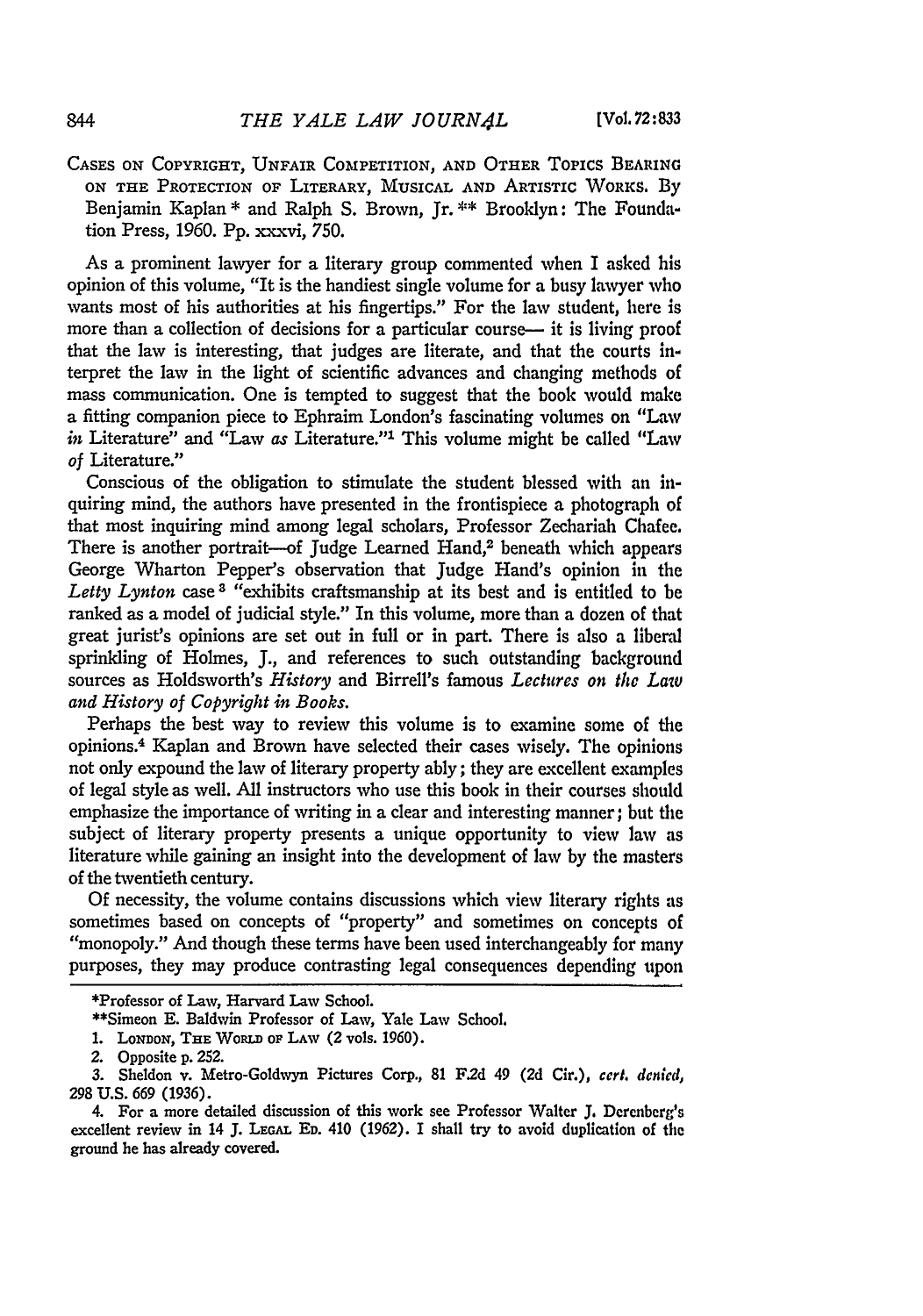**1963]**

whether one term or the other is used as a starting point. As Birrell cautioned more than a half century ago:

If your right to turn your neighbor off your premises-to keep your things to yourself-was *property,* and therefore *ex hypothesi* founded on natural justice, he who sought to interfere with your complete dominion was a thief or a trespasser, but if your rights were based upon some special concession made to you upon your own merits, you then found yourself dubbed a monopolist, and the brave man who sought to get the better of you was, at the worst, an *infringer* or smuggler. Monopoly is always an odious word. Property is still a sacred one.5

Analysis is also blurred when the ugly fact of *forfeiture* of rights (which occurs upon publication without a proper copyright notice) is disguised by calling it a "dedication" or "abandonment." In reversing a lower court because of the "confusion" resulting from this "misnomer," Judge Hand cautioned that "'dedication,' like 'abandonment,' presupposes an intentional surrender, which is in no sense necessary to the 'forfeiture' of a copyright."<sup>6</sup>

The law has had to keep pace with modern revolutionary developments in the means of communicating the thoughts of an author, which even transcend Gutenberg's remarkable invention. In the span of a single lifetime there have been such startling advances as the phonograph, motion pictures (silent and sound), radio, and television. Even now we can only dream about the possibilities of Telstar. Yet it may compel the universal adoption of a single system of copyright protection.<sup>7</sup>

What is the legal effect of these successive inventions upon prior contracts involving literary properties which take on new values with each new scientific advance? In the words of Judge Hough, as between the parties to a contract granting certain rights in a copyrighted work, courts are called upon to decide who is entitled to the "accretion or unearned increment conferred... upon the copyright owners by the ingenuity of many inventors and mechanicians."8 This brings to mind Mr. Justice Frankfurter's admonition to his Harvard students that the most important law reformer of the 18th and 19th centuries was not Blackstone or Mansfield or Jeremy Bentham, but rather Watt, the inventor of the steam engine.<sup>9</sup> So, the greatest contributors to the developing law of copyright in the present century were Thomas A. Edison of phonograph and motion picture fame, and Lee De Forest, Armstrong, and other inventors of our present radio and television systems.

As the authors point out, Holmes in 1894 wrote Sir Frederick Pollock that he had "often thought of writing about a page on copyright," saying "The notion that such a right could exist at Common law or be worked out by it

**<sup>5.</sup>** P. 42.

**<sup>6.</sup>** National Comics Publications, Inc. v. Fawcett Publications, Inc., **191 F.Zd** 594, **598 (2d** Cir. 1951).

<sup>7.</sup> Radio-Television Daily, Nov. *16,* **1962, p. 1,** reports: The advent of worldwide TV via Telstar, cable and other technical developments has prompted British and American video screen scribes to lay the foundation stone of a global Federation of Writer Guilds.

**<sup>8.</sup>** Harper Bros. v. KIaw, **232 Fed. 609, 613 (S.D.N.Y. 1916).**

<sup>9.</sup> FELIX FRANKFURTER REMINISCES 233 (1960).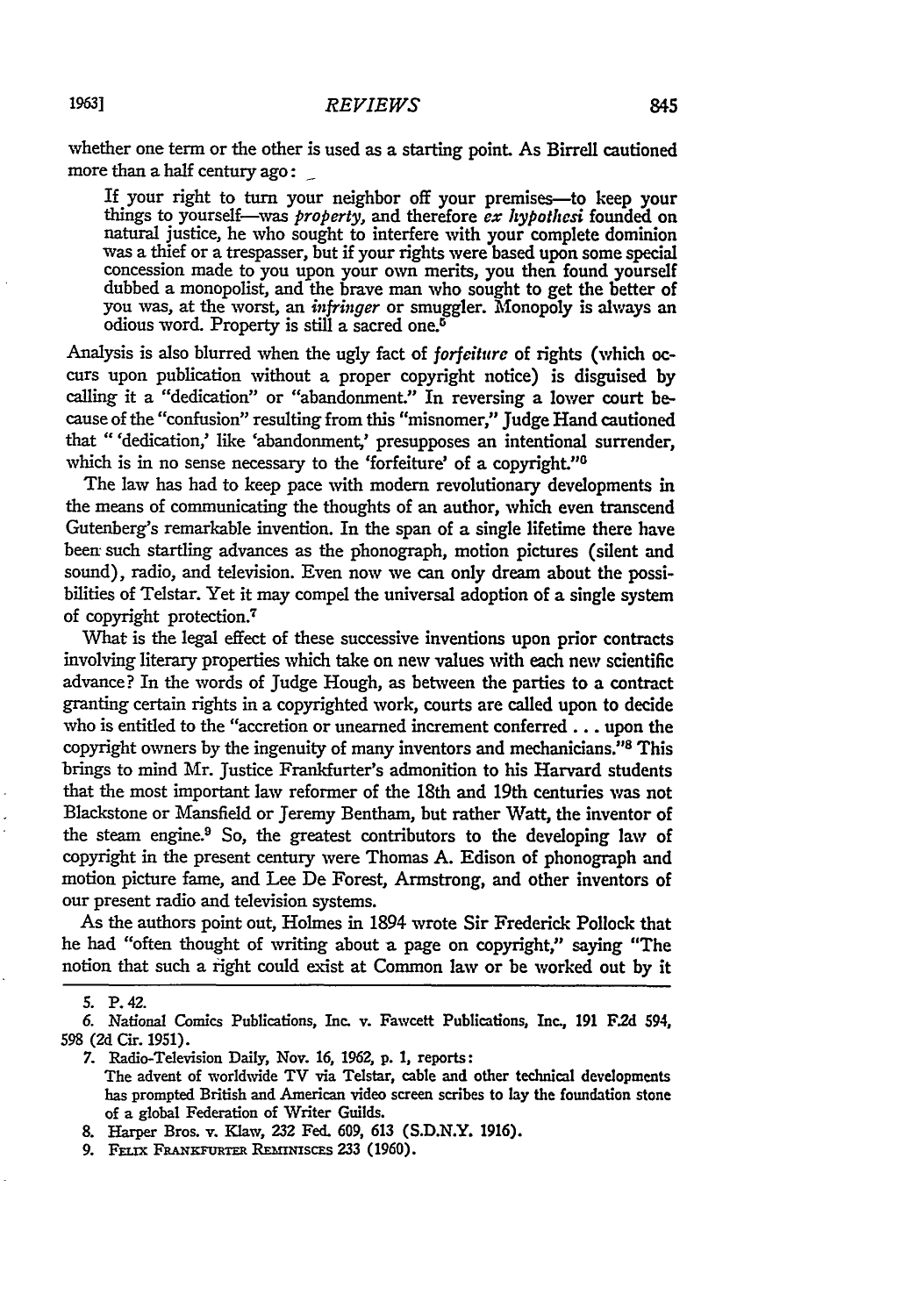seems to me imbecility."<sup>10</sup> Holmes could not know then that he was to be the victim of a formalistic approach to copyright in later trying to protect his rights, as executor, in his late father's *Autocrat of the Breakfast* Table."

Holmes had occasion to write opinions extending the scope of copyright protection (reversing the lower courts) in two landmark cases, the first holding that circus posters may be protected as works of art **;12** the second holding that a performance of a musical composition at a hotel was a "public performance for profit" even though no admission fee was charged.<sup>13</sup> His chance to write the "page on copyright" came in a concurring opinion in *White-Smith Music Publishing Co. v. Apollo Co.*<sup>14</sup> Here he explains why copyright, as we know it, could not develop at common law. Orthodox concepts of property, he pointed out, were related to physical things which could **be** possessed and from which others could be physically excluded. "But in copyright," he observed, "property has reached a more abstract expression."

The right to exclude is not directed to an object in possession or owned, but is *in vacuo,* so to speak. It restrains the spontaneity of men where but for it there would be nothing of any kind to hinder their doing as they saw fit. It is a prohibition of conduct remote from the persons or tangibles of the party having the right. It may be infringed a thousand miles from the owner and without his ever becoming aware of the wrong. It is a right which could not be recognized or endured for more than a limited time, and therefore, I may remark in passing, it is one which hardly can be conceived except as a product of statute, as the authorities **now** agree.15

Kaplan and Brown are at home with their subject. They delight in reminding us, as did such scholars as Story<sup>16</sup> and Scrutton,<sup>17</sup> that the subject of copyright approaches "what may be called the metaphysics of the law."<sup>18</sup> Perhaps one reason for this is the difficulty of explaining that copyright is not inconsistent with, but actually fosters, what Judge Hand calls "the commonwealth of scholars who open their discoveries to the world that there may **be**

**13.** Herbert v. Shanley Co., 242 U.S. 591, 594 (1917); **p.** 424.

14. White-Smith Music Publishing Co. v. Apollo Co., 209 U.S. 1, 18 (1908). Mr. Justice Holmes pointed out that "one is freer and more personal [when writing opinions for himself alone, as in dissents] than when one is speaking for others as well as for oneself." 1 HOLMES-LASKI LETTERS 68 (1953).

**15.** White-Smith Music Publishing Co. v. Apollo Co., *m.pra* note 14, at **19.** Mr. Justice Holmes then gives this definition of a musical composition, which an eminent musicologist tells us "has no parallel in all of musical literature":

A musical composition is a rational collocation of sounds apart from concepts, reduced to a tangible expression from which the collocation can **be** reproduced either with or without continuous human intervention. On principle anything that mechanically reproduces that collocation of sounds ought to be held a copy, or if the statute is too narrow ought to be made so by a further act, except so far as some extraneous consideration of policy may oppose.

**<sup>10.</sup> P. 51.**

**<sup>11.</sup>** Holmes v. Hurst, 174 **U.S. 82** (1899) **; p. 103.**

<sup>12.</sup> Bleistein v. Donaldson Lithographing Co., 188 U.S. **239** (1903); **p. 162.**

*Id.* at 19-20.

<sup>16.</sup> Folsom v. March, 9 Fed. Cas. 342, No. 4901 (C.C.D. Mass. 1841).

<sup>17.</sup> SCRUTTON, LAWS OF COPYRIGHT 1 (1883).

**<sup>18.</sup>** P. xiii.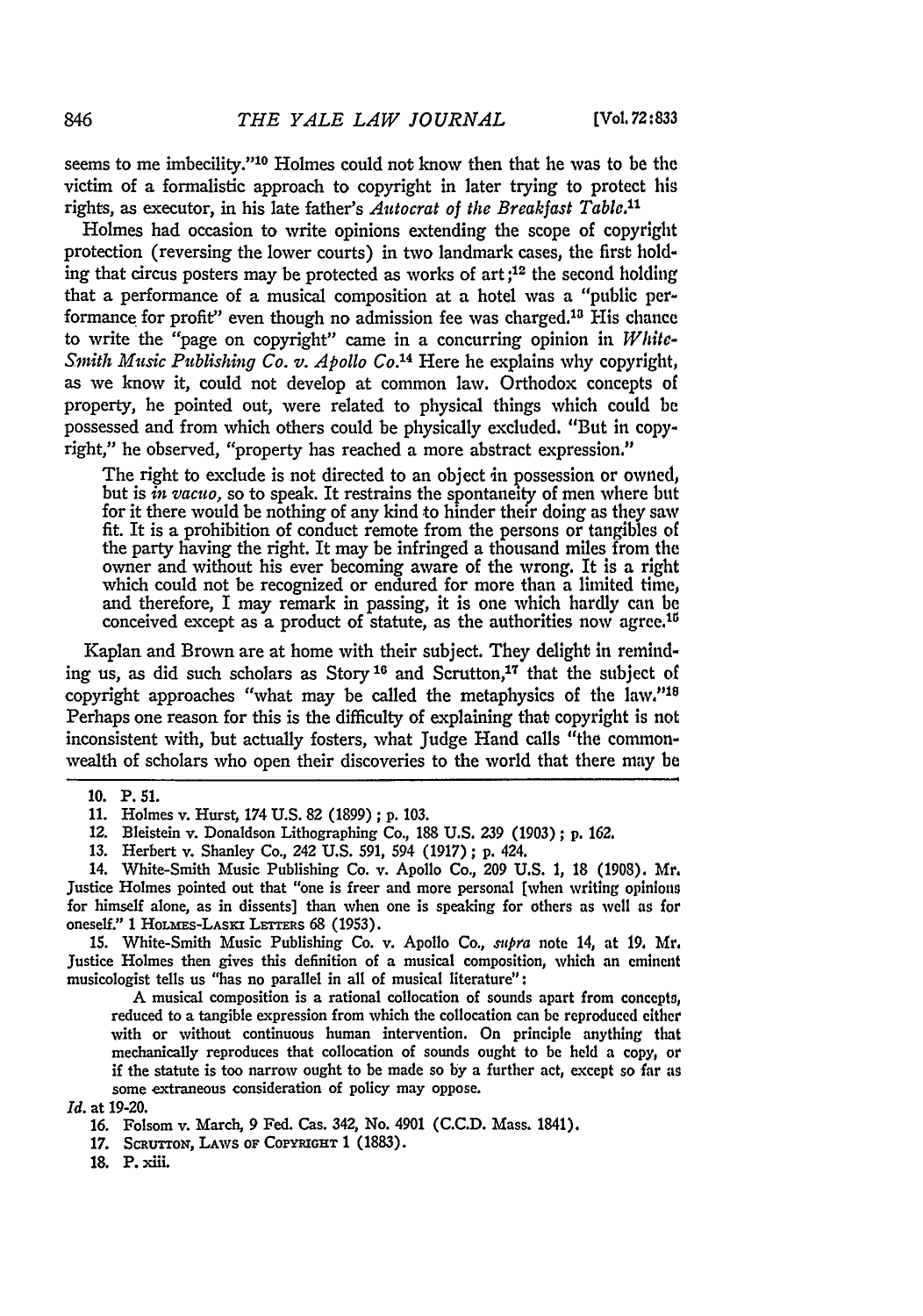no monopoly of learning."<sup>19</sup> Unfortunately, a book review does not afford an opportunity to discuss this subject at length.

The atmosphere in which a plagiarism suit is tried is captured in the opinions selected **by** the authors. Often such a suit is more like that of a proceeding involving custody of a child than like a contest over property rights. A notable example is the *Kalua* case brought **by** Fred Fisher, composer of "Dardanella," against Jerome Kern, composer of "Kalua"-a case which Judge Learned Hand characterized as "a trivial pother" and "a mere point of honor, of scarcely more than irritation, involving no substantial interest," remarking that "Except that it raises an interesting point of law, it would be a waste of time for everyone concerned."<sup>20</sup> Although finding that Kern had unconsciously copied, but nevertheless infringed, the accompaniment to "Dardanella," the court refused to make any allowance for counsel fees, commenting, "Such victories I may properly enough make a luxury to the winner." Kern's biographer, without making any pretense of understanding the judicial process, ventures "that one of the reasons Kern lost the case was because of his uncontrolled temper and acidulous remarks as a witness, which prejudiced the court against him."21

It is small wonder that judges speak of the zeal with which plaintiffs present "actions without shadow of merit"<sup>22</sup> and comment that " $\lim_{n \to \infty}$  copyright we have become accustomed" to such actions.<sup>23</sup> My own favorite is a *per curiam* opinion (L. Hand, Swan, and Clark JJ.) affirming the dismissal of a plagiarism suit, in which the court observed that unsuccessful playwrights seem to be "commonly obsessed, with the inalterable conviction that no situation, no character, no detail of construction in their own plays can find even a remote analogue except as the result of piracy. 'Trifles light as air are to the jealous confirmations strong as proof of holy writ.' **"24**

The opinions in the section on infringement are literary gems.<sup>25</sup> As examples, let us look at two delivered by Judge Learned Hand--one, where the charge of plagiarism was dismissed; the other, where it was sustained. The first was a suit by Anne Nichols charging that her play "Abie's Irish Rose" was infringed by Universal Pictures' "The Cohens and the Kellys."20 Plaintiff was represented by Moses L. Malevinsky who had written a learned treatise asserting that there was an "Algebraic Formula" under which "two or more plays may be paralleled, squared and plumbed, with the certainty of

19. Hand, *Remarks at the Harvard Tercentenary Observance*, 39 HARV. ALUMNI **Bu\_.. 89** (1936).

**20.** Fred Fisher, Inc. v. Dillingham, **298** Fed. 145, 152 (S.D.N.Y. 1924).

21. EWEN, THE WORLD OF JEROME KERN (1960).

22. Rosen v. Loew's, Inc., **162 F.2d 785,** 788 **(2d** Cir. 1947).

*23. Ibid.*

24. Christie v. Cohan, 154 **F.2d 827, 828 (2d** Cir. 1946). The quotation, of course, is from *Othello* III, 3. Obviously a chestnut of Judge Hand's, he had previously used it in part in Arnstein v. Edward B. Marks Music Corp., **82 F2d 275, 7 (2d** Cir. **1936).**

**25. Pp.** 245-331.

**26.** Nichols v. Universal Pictures Corp., 45 **F.2d 119** *(2d* Cir. **1930),** cert. *denied,* 282 **U.S. 902** (1931).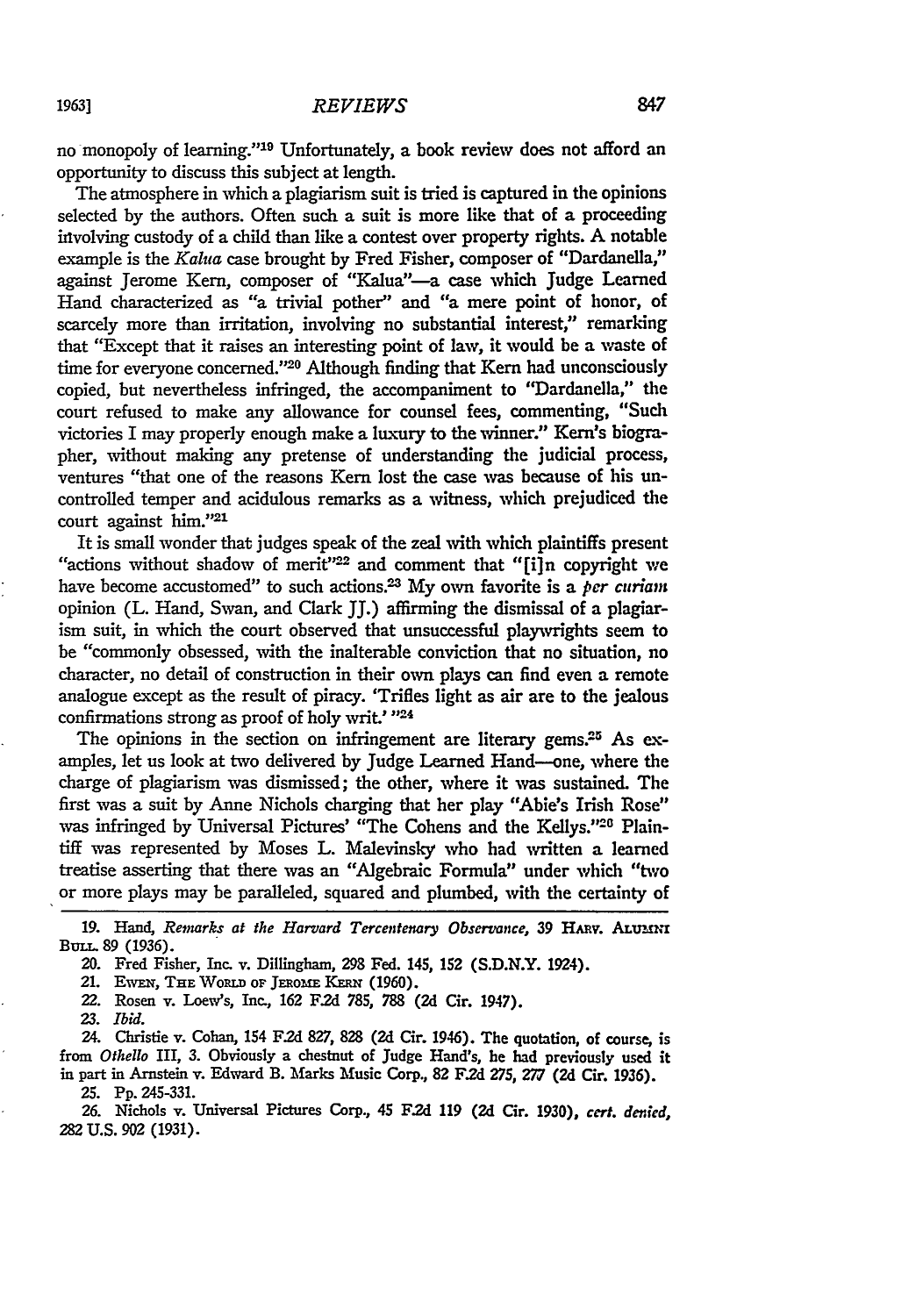an engineer's' T, so that the understanding mind may be able to say with absolute assurance that two or more plays are or are *not* the same."21 Judge Hand was not impressed. He criticized the extensive use of expert testimony as encumbering the record with argument, going so far as to suggest that "It ought not to be allowed at all .... for the more the court is led into the intricacies of dramatic craftsmanship, the less likely it is to stand upon the firmer, if more naive, ground of its considered impressions upon its own perusal."<sup>28</sup>

The next decision in the volume involved a charge by Edward Sheldon, the famous blind playwright, and Margaret Ayer Barnes, Pulitzer Prize winner, that their play "Dishonored Lady" was infringed **by** the motion picture, "Letty Lynton." Both works were based on a famous murder trial-the Trial of Madeleine Smith, reported in the Notable British Trials series. Defendant had negotiated with plaintiffs for the motion picture rights in their play, which had starred Katherine Cornell, but the Will Hays office (which then served the motion picture industry as guardian of the morals of pictures) would not approve use of the original title. Defendant then bought the rights in the novel "Letty Lynton," which was also based on the Madeleine Smith trial, and made a motion picture called "'Letty Lynton," starring Joan Crawford. Judge Woolsey's dismissal of the charge was reversed by a unanimous court.<sup>29</sup> Judge Learned Hand's opinion should be read from beginning to end, for it is not only, as Pepper states,<sup>30</sup> an example of legal writing at its best, it also shows an understanding of the playwright's craft which teaches lawyers and judges how to evaluate and try a charge of plagiarism. After reminding us that evidence of prior art is not material unless it is shown that plaintiff actually used **it,31** the opinion continues:

The defendants appear not to recognize this, for they have filled the record with earlier instances of the same dramatic incidents and devices, as though, like a patent, a copyrighted work must be not only original, but new. That is not however the law as is obvious in the case **of** maps or compendia, where later works will necessarily be anticipated. At times, in discussing how much of the substance of a play the copyright protects, courts have indeed used language which seems to give countenance to the notion that, if a plot were old, it could not be copyrighted. [Citing cases.] But we understand **by** this no more than that in its broader outline **a** plot is never copyrightable, for it is plain beyond peradventure that anticipation as such cannot invalidate a copyright. Borrowed the work must indeed not be, for a plagiarist is not himself pro tanto an "author"; but if **by** some magic a man who had never known it were to compose anew Keats's Ode on a Grecian Urn, he would be an "author," and, if he copyrighted it, others might not copy that poem, though they might of course

**27. MALVINsxy, THE SCIENCE OF PLAYWRIGHTING** 41 **(1925).**

**28. Nichols v. Universal Pictures Corp.,** 45 **F2d 119, 123 (2d** Cir. **1930),** *cert. denied,* **282 U.S. 902 (1931).**

**29.** Sheldon v. Metro-Goldwyn Pictures Corp., **81 F2d** 49 **(2d** Cir.), *cert. denied,* **298 U.S. 669 (1936).**

**30.** See text accompanying note *3 .supra.*

**31.** Sheldon v. Metro-Goldwyn Pictures Corp., **81 F.2d** 49, **53 (2d** Cir.), *cert. denied,* **298 U.S. 669 (1936).**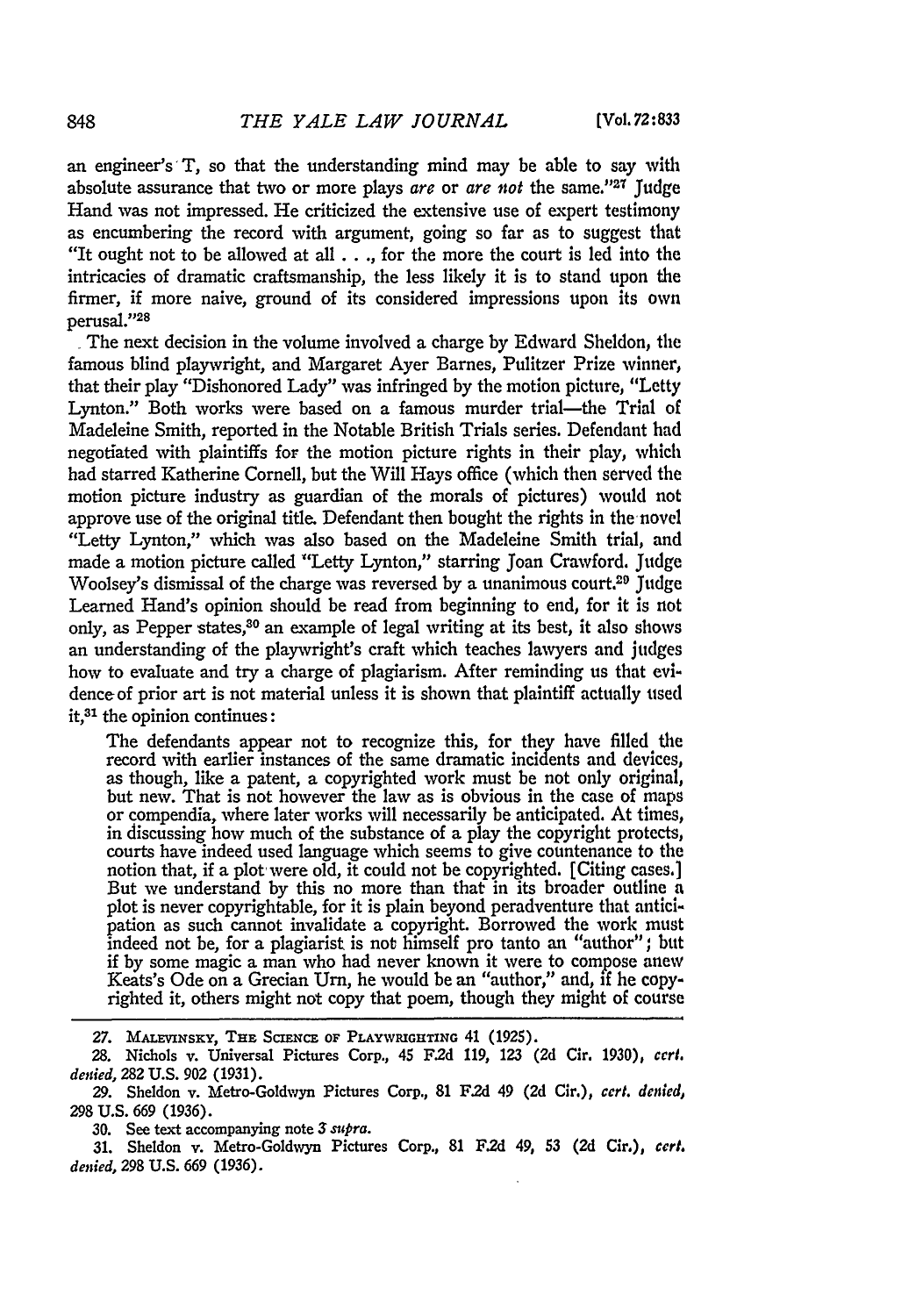copy Keats's. [Citing cases.] But though a copyright is for this reason less vulnerable than a patent, the owner's protection is more limited, but just as he is no less an "author" because others have preceded him, so another who follows him, is not a tort-feasor unless he pirates his work. [Citing] cases.] If the copyrighted work is therefore original, the public demesne is important only on the issue of infringement; that is, so far as it may break the force of the inference to be drawn from likenesses between the work and the putative piracy. If the defendant has had access to other material which would have served him as well, his disclaimer becomes more plausible.<sup>32</sup>

Mountains of words have been piled up as to whether a work may be infringed without taking an author's actual language. It remained for Judge Hand to cut away all irrelevant considerations. Pointing out that pantomime may constitute drama and may be infringed without taking any words, he adds:

Speech is only a small part of a dramatist's means of expression; he draws on all the arts and compounds his play from words and gestures and scenery and costume and from the very looks of the actors themselves. Again and again a play may lapse into pantomime at its most poignant and significant moments; a nod, a movement of the hand, a pause, may tell the audience more than words could tell. To be sure, not all this is always copyrighted, though there is no reason why it may not be, for those decisions do not forbid which hold that mere scenic tricks will not be protected. [Citing cases.] The play is the sequence of the confluents of all these means, bound together in an inseparable unity; it may often be most effectively pirated by leaving out the speech, for which a substitute can be found, which keeps the whole dramatic meaning. $33$ 

The volume also discusses at some length the place of copyrighted music <sup>34</sup> in our national economy, setting forth, in the first section, the leading cases on the right of "public performance for profit," and in the second, the "Organization and Operation of **ASCAP,"35** including "The Rise of BMI," a creature of the combined broadcasting industry.<sup>36</sup>

34. So many successful songwriters have spent so much money defending charges of plagiarism-usually with marked success in court, but with little satisfaction to their pocketbooks-that the National Music Council, on the recommendation of a committee headed by Sigmund Spaeth, the noted authority on plagiarism, set up machinery for a committee of musicologists to screen claims of plagiarism when requested **by** the contending parties. See 20 **NAT.** Music CouNcn. BuL.. No. *2,* **p. 7 (1960).** To date, however, no request has been made to the Council to invoke this machinery. Publishers of musical works are so fearful of unfounded claims that they return manuscripts from unknown senders without opening the envelope. To open the envelope would deprive them of the main defense to such a charge, i.e., lack of access to plaintiff's work. One would expect that the remedy of summary judgment would be invoked to curb these unfounded suits, but that was rejected **by** the Second Circuit Court of Appeals in a case ,where the plaintiff had no possibility of ultimate success. Arnstein v. Porter, 154 **F2d** 464 (2d Cir. 1946). This prompted Judge Clark, in a vigorous dissent to remark that "it is error to deny trial when there is a genuine dispute of facts; but it is just as much error--perhaps more in cases of hardship, or where impetus is given to strike suits-to deny or postpone judgment where the ultimate legal result is clearly indicated." *Id.* at 480.

35. Pp. 428-41.

36. Pp. 439-41.

<sup>32.</sup> *Id.* at 53-54.

*<sup>33.</sup> Id.* at **55-56.**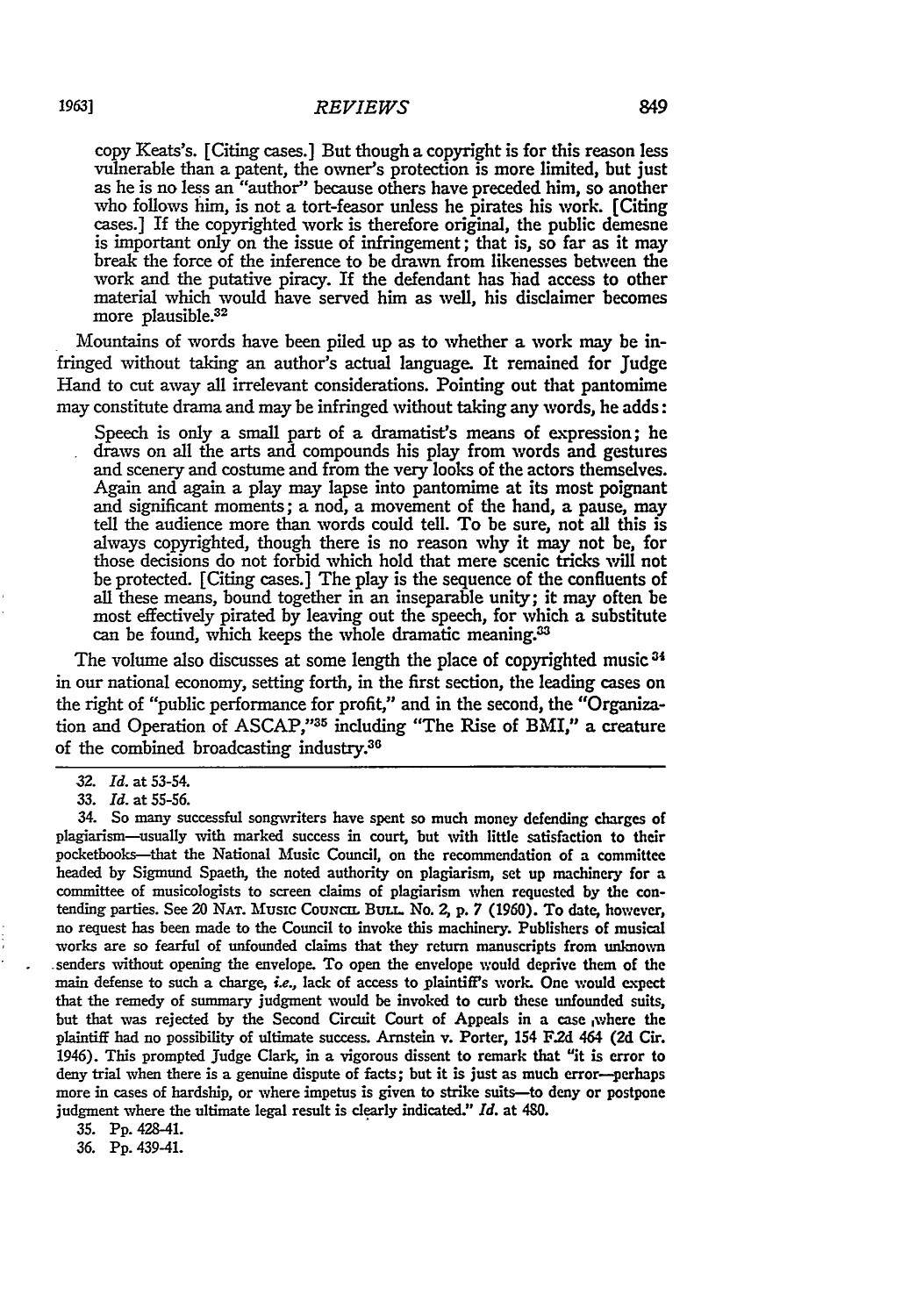A section of the book is devoted to the music and entertainment industries, which are divided into four parts: (1) "Songwriters and Music Publishers," analyzing the standard form of agreement between songwriters and their publishers **;37** (2) "The Phonograph Record Industry: Compulsory Licensing" (Sections 1 (e) and 101 (e) of the Copyright Act) **,8** including a discussion of "The Juke-Box Exemption" which is an anomaly in the Copyright Act;<sup>40</sup> (3) "The Decline of Motion Pictures and the Ascendancy of Television,"40 including legal problems arising out of the showing of old films on television **;41** (4) "Writers' and Performers' Collective Agreements,"42 including "residual rights," "re-use payments for musicians," and the litigation involving the Dramatists Guild Minimum Basic Agreement.<sup>43</sup>

No discussion of literary property would be complete without a close examination of the results of combinations of labor and capital in this area, just as no modern treatise on trade regulation could fail to discuss combinations in relation to copyrights and patents. Chafee notes that "Publishers have organized, producers have organized, broadcasters have organized; and at last after many centuries authors have organized, only to be denounced as monopolists by state legislators."'44 The authors of this volume dispose of this subject by a simple assertion that "There were efforts by state legislatures in the 1930's to regulate or restrict the activities of ASCAP, but they have had no lasting results." The fact is that although such statutes have been repealed in most states, a Washington statute **45** prevents normal copyright relations in licensing musical works in that state with the result that a number of actions for infringement of copyrighted works are pending against several Washington broadcasters. In addition, similar bills have been introduced with monotonous

38. **Pp.** 445-51.

39. **Pp.** 450-51. Oscar Hammerstein II thus summarized the resentment of composers against the juke-box exemption with his usual eloquence:

Jukeboxes are no good without records. Records are no good without the sound [sic] that are impressed on them. Those sounds are the song, the words and the music. **A** song that many people love is an important thing.

It is not made in a factory. It isn't the result of a shrewd business transaction. It's an expression of life. It is not merely the product of talent and industry and technical skill-though it contains all those things. It is something that comes out of a man's heart.

**....** For those people who like to sing it and to listen to it, it is important, and it cannot be considered fair that the mechanical device for reproducing a song should earn money while the man who created it goes unrewarded.

*Hearings Before Subcommittee No. 3 of the House Committee on* **the** *Judiciary,* 86th Cong., **1st** Sess., ser. **6,** at 31 **(1959).**

41. See United States v. Loew's, Inc., **371** U.S. 38 (1962).

42. **Pp.** 458-70.

43. Ring v. Spina, 148 F.2d 647 **(2d** Cir. 1945). *But see* Ring v. Authors' League of America, Inc., **186** F.2d **637 (2d** Cir. **1951).**

44. Chafee, Book Review, 52 HARV. L. REV. 1378 (1939).

45. **WASH. CODE** Axx. §§ 19.24.010--19.24.900 (1959).

<sup>37.</sup> **Pp.** 442-45.

<sup>40.</sup> **Pp.** 452-58.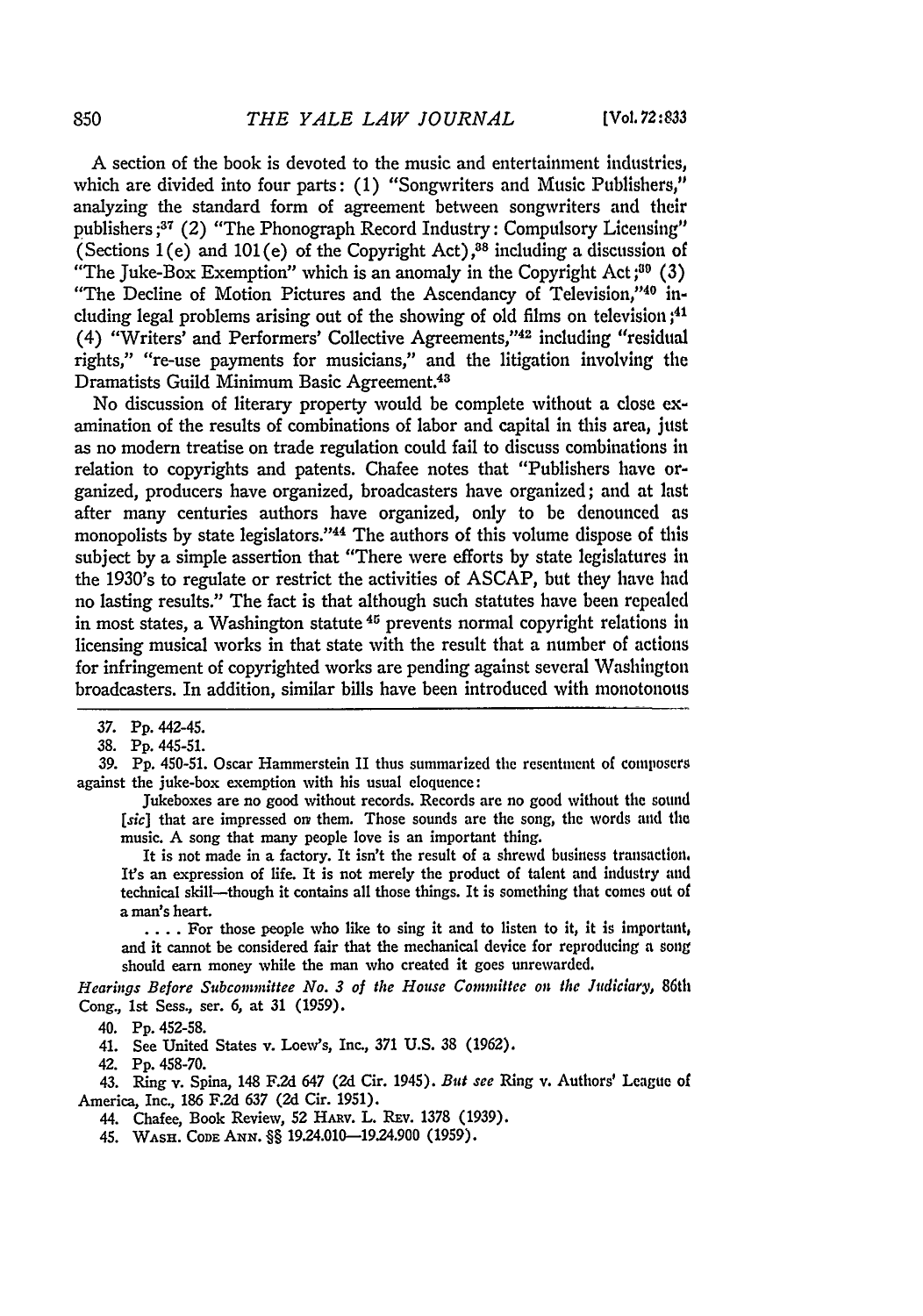regularity in other legislatures, only to be defeated after passing one house or the other.46 Such bills are often sponsored by associations of broadcasters or other users. The members of the Mississippi legislature were assailed **by** the Mississippi Broadcasters' Association for failing, at the last session, to enact such a bill, the President of the Association making this report to its members:

If this were a Bill which affected newspapers, how do you think these legislators would have voted? **If** more of the stations editorialized, it would be a stronger factor in your community.<sup>47</sup>

These bills would require a duplication of filing in each state of the data **filed** in the Office of the Register of Copyrights in the Nation's Capital. If the Federal Act is paramount and if the national policy favors copyright protection with a minimum of formality, the validity of such statutes or their economic justification would seem to merit consideration in a course on copyright.

The copyright section concludes on this "quizzical theme" relating to serious music:

The movies are supported by paid admissions (and popcorn sales). Radio and television are supported **by** advertising. The theatre and other costly places of entertainment, such as night-clubs, are supported **by** tax-deductible expense accounts. Though classical recordings account for perhaps one-fourth of phonograph record sales, serious music is largely sup- ported **by** philanthropy. <sup>48</sup>

The student should have been invited at this point to compare the copyright laws of the United States with those of most foreign countries with respect to rights accorded to composers of serious works. Such music is written primarily for performance by symphony orchestras and other public-spirited groups operating at a deficit. In most foreign countries, the composer is entitled to payment for all public performances of his works-a broad right which is accorded to authors of dramatic works in the United States but is denied to composers of serious works unless such performances are both public *and* "for profit." The serious composer thus has a far greater market for his works abroad than he has in the United States.<sup>49</sup> The Register of Copyrights has proposed a revision of our Copyright Act but has not recommended any improvement in treatment of the serious composer; yet if he is not to be "largely supported **by** philanthropy," the law should be brought down to modem times. If the public pays the deficits of symphony orchestras in order to attract and compensate the conductor and to assure the union scale for members of the orchestra, such funds should also be used to pay the composer the fair value of his work. After all, who would attend a symphony concert **if** the composers had never written the works which the orchestra performs or interprets?

<sup>46.</sup> *E.g.,* Massachusetts, S. **500** (1953), H. **700** (1956), H. 142 (1957), H. 148 (1961).

<sup>47.</sup> Miss. Broadcasters' Ass'n Monthly Bull., May 1962, p. 6.

<sup>48.</sup> P. 470.

<sup>49.</sup> See Finkeistein, *The Copyright Law-A Reappraisal,* 104 U. PA. *L.* Rav. 1025, **1056-59 (1956).**